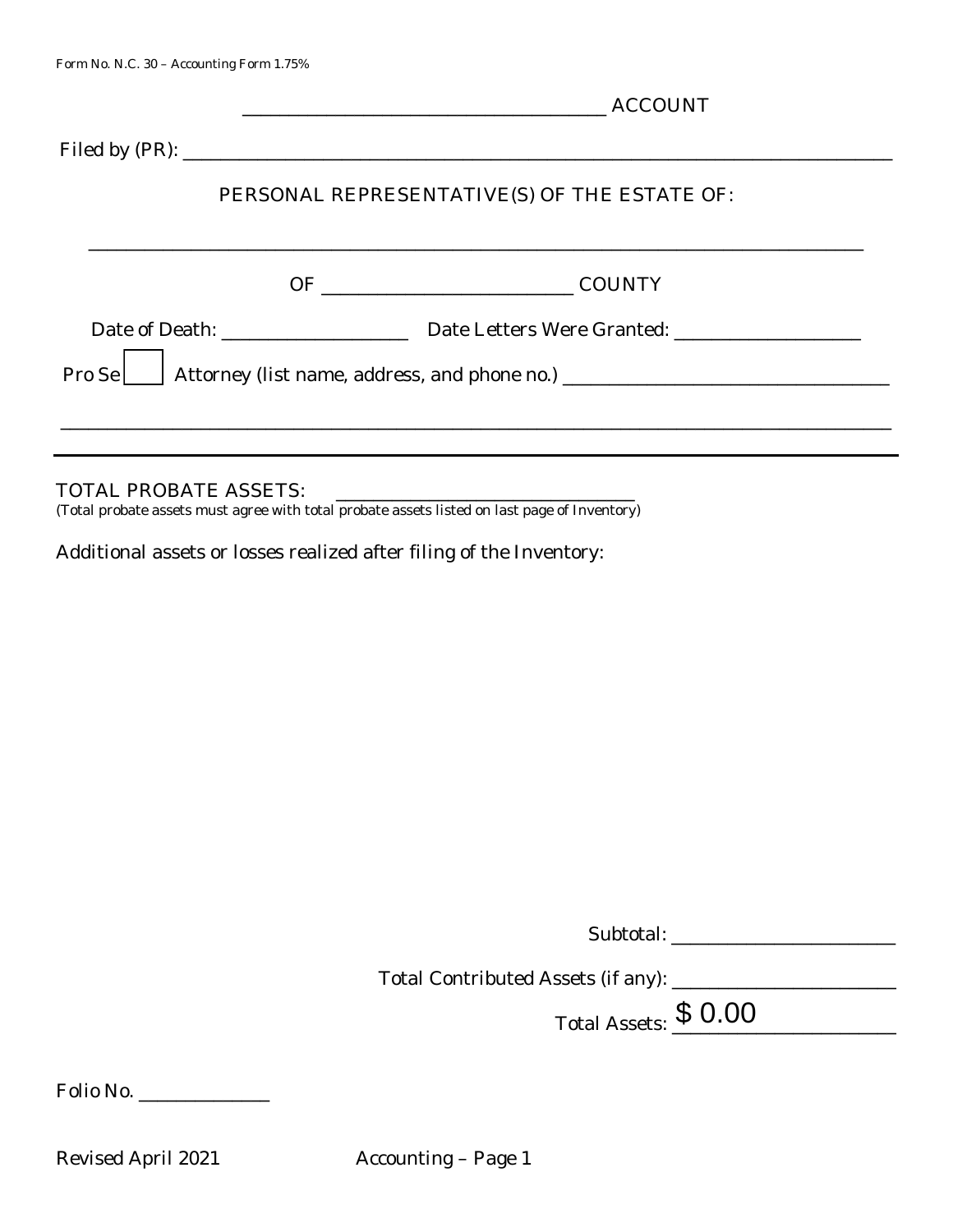The Personal Representative(s) of the Estate of:

ask(s) allowance for the following amounts:

ADMINISTRATIVE EXPENSES:

Subtotal: \_\_\_\_\_\_\_\_\_\_\_\_\_\_\_

\_\_\_\_\_\_\_\_\_\_\_\_\_\_\_\_\_\_\_\_\_\_\_\_\_\_\_\_\_\_\_\_\_\_\_\_\_\_\_\_\_\_\_\_\_\_\_\_\_\_\_\_\_\_\_\_\_\_\_\_\_\_\_\_\_\_\_\_\_\_\_\_

DEBTS OF THE ESTATE:

FUNERAL EXPENSES:

Subtotal: \_\_\_\_\_\_\_\_\_\_\_\_\_\_\_

Subtotal: \_\_\_\_\_\_\_\_\_\_\_\_\_\_\_